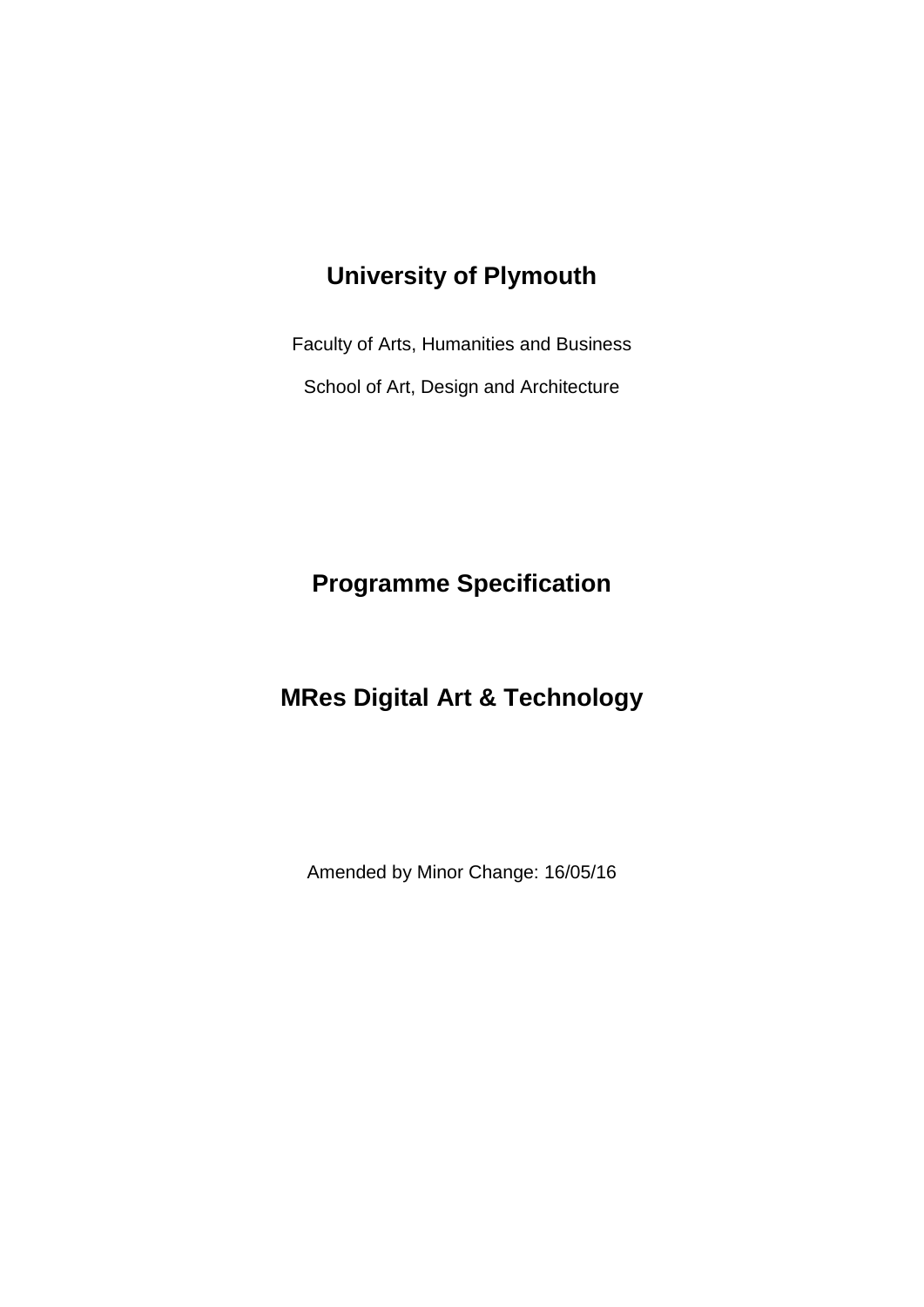#### Brief description of Programme

MRes Digital Art & Technology is an interdisciplinary postgraduate programme. The programme reflects the AZTEC subject group's teaching and research activities as a creative environment for trans-disciplinary practice in digital art and technology. It aims to define and establish new fields of practice and critical discourse through the creative and innovative application of digital technologies.

The programme aims to reflect upon, and actively engage with, contemporary arts and technology practices. The programme is constantly upgraded to respond to changing cultural and technological developments, and is delivered through a combination of online and offline activities (using streaming media, an interactive web site and online community tools as well as more traditional methods). It is offered in either full or part-time modes, and so offers great flexibility and reflects the changing contexts in which practices in art and technology operate.

The programme offers a taught MRes (Master of Research) award in which students undertake a major research project underpinned by modules that deliver research skills and critical practices.

#### Distinctive features

The Digital Art & Technology programme is unusual in offering a creative and practical course that builds upon an arts tradition in a technology context and suitably offers both arts and science awards. It has been organised into creditrated modules, which are delivered in concentrated teaching and learning blocks, supported by on-line teaching and learning components which incorporate a range of distance learning technologies. Often, the face-to-face sessions (what we call 'symposium' sessions) take place off campus at a range of cultural venues, and at other times in the labs of the University.

Designed for part-time or full-time study, and by utilising on-line teaching elements, the programme provides considerable flexibility for participants to manage a programme that suits their creative and professional needs.

#### Entry requirements

University of Plymouth regulations for admission to taught Masters, PgDip and PgCert programmes apply (University Regulations, Notes for Guidance and Procedures for Taught Programmes current edition). The programme adheres to the University regulations and guidelines for Accreditation of Prior Experiential Learning (APEL) and Accreditation of Prior Certificated Learning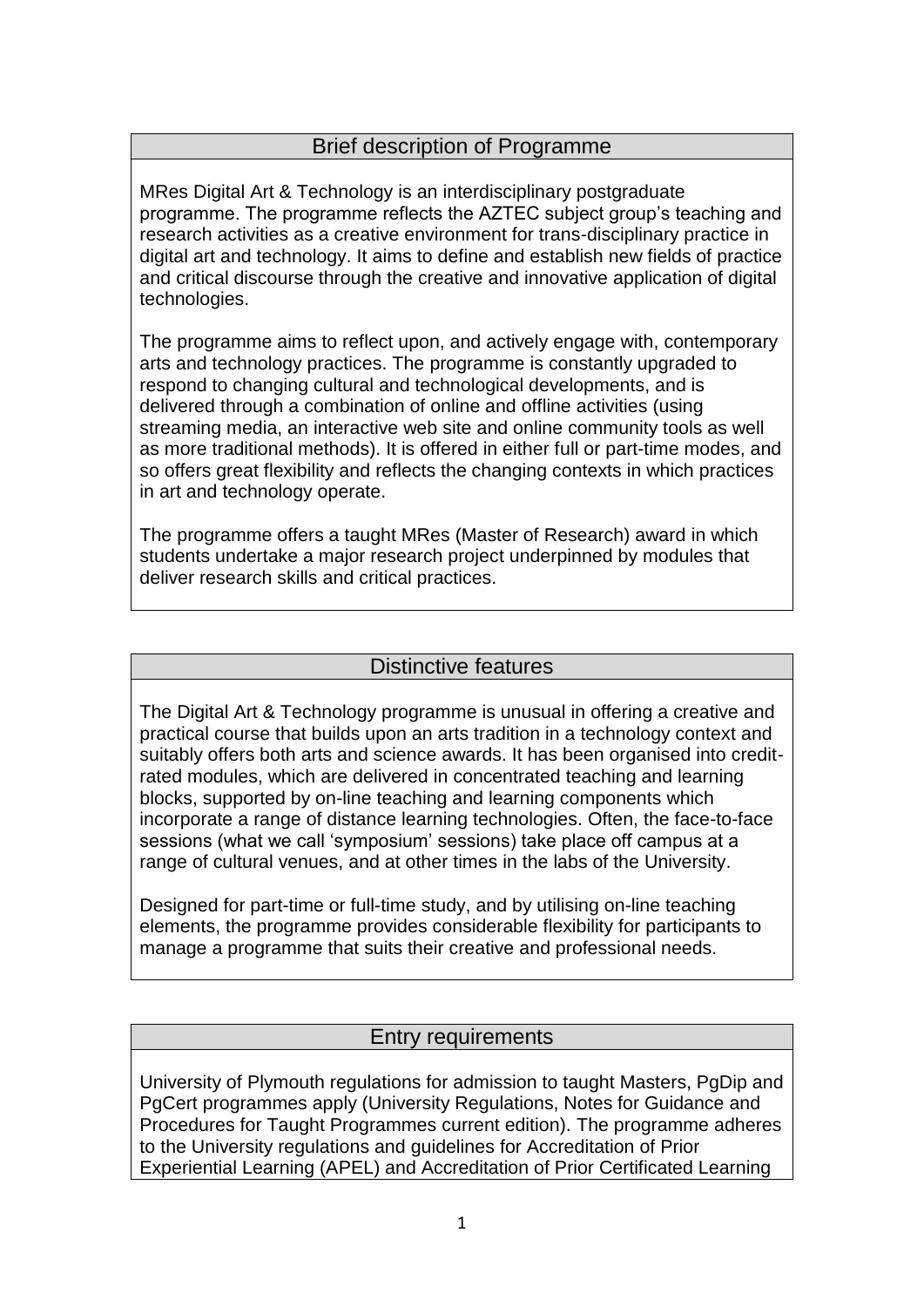(APCL) for Masters programmes.

Successful applicants would normally be expected to have at least an Upper Second Honours degree in an appropriate subject area. A lower degree classification or professional experience may be considered if the applicant can demonstrate a significant level of achievement and potential.

The Admissions Tutor will co-ordinate the interviewing of applicants, if required. Due to the practical nature of the programme, candidates will be required to submit a portfolio of material that adequately demonstrates their digital production skills. Candidates for entry will be invited to visit the University, and may be called for formal interview in order to assess their ability to benefit from the programme. Candidates must be able to:

- demonstrate their relevant experience
- contextualise their production experience within a critical framework
- articulate their reasons for wanting to enter the postgraduate programme
- indicate their ability to accommodate the demands of the programme

Candidates will be expected to be capable of fulfilling the objectives of the programme and achieve the standard required for the award of the MRes. The programme seeks applications in keeping with its interdisciplinary nature, from a broad range of disciplines and backgrounds.

#### Progression routes

N/A

#### Programme aims

The School of Computing, Communications and Electronics shares the values of the University of Plymouth and supports its mission through the provision of a range of courses relevant to the theory and practice of Information and Communication Technology.

- 1. To be informative and challenging, and to establish a knowledge base suitable for a career in Information and Communication Technology.
- 2. To give students with a variety of qualifications an opportunity to realise their potential.
- 3. To enrich curriculum content and teaching quality through the professional and/or research expertise of staff and through links with external organisations.
- 4. To encourage and support students whilst they develop and apply subjectspecific and generic skills that will facilitate life long learning and continuing professional development.
- 5. To produce graduates and postgraduates who can make a significant contribution to their chosen profession.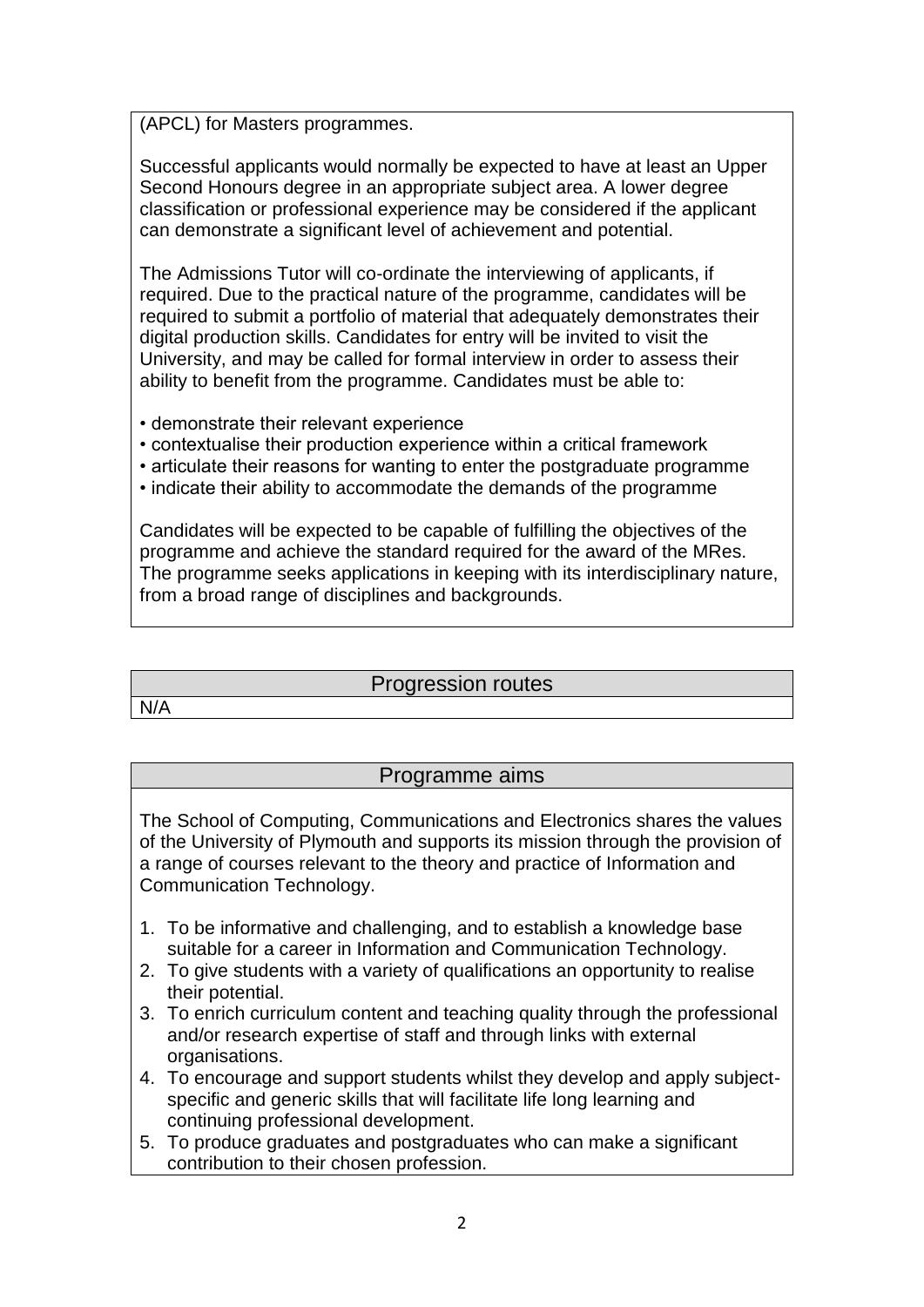More specifically, the Digital Art & Technology programme will provide the opportunity for postgraduates students to:

• acquire in-depth knowledge, skills and understanding necessary to solve complex problems using the transformative qualities and processes of digital technologies and creative practices.

• recognise, analyse and articulate the complex cultural and practical processes which arise through the creative practice and technical exploration of digital production.

• generate, through a synthesis of critical analysis and innovative production, new perspectives on digital technologies and creative practices that expand or redefine existing knowledge and relations of production.

• communicate clearly, effectively and persuasively.

• be capable of self-development, self-learning and self-management.

• work effectively as individuals, team members or team leaders.

These aims are common to MA, MSc and MRes awards. However the awards indicate tendencies towards an emphasis on cultural, technical or research contexts respectively (see Learning Outcomes and DMRs for further details).

Specific aims and objectives for individual modules are shown in the Definitive Module Records.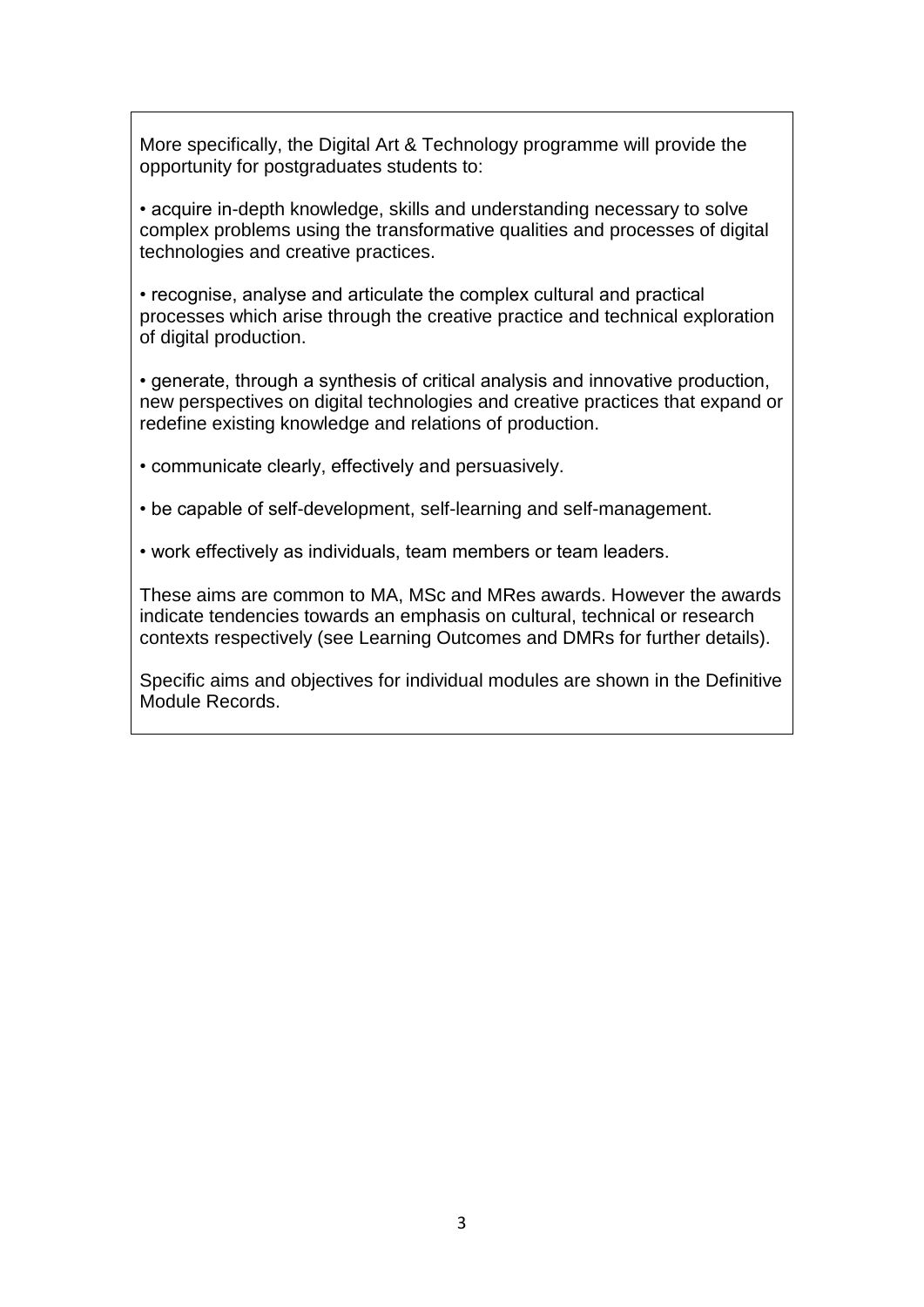| Intended programme learning outcomes                                                                                                                                                                                                                                                                                                                                                                                                                                                                                                                                                                                                                                                                                                                                                                                                                                                                                     |                                                                                                                                                                                                                                                                                                                                                                                                                                                                                                                                                                                                                                                                                                                                                                                                                                                                                                                                                                                                   |  |  |  |
|--------------------------------------------------------------------------------------------------------------------------------------------------------------------------------------------------------------------------------------------------------------------------------------------------------------------------------------------------------------------------------------------------------------------------------------------------------------------------------------------------------------------------------------------------------------------------------------------------------------------------------------------------------------------------------------------------------------------------------------------------------------------------------------------------------------------------------------------------------------------------------------------------------------------------|---------------------------------------------------------------------------------------------------------------------------------------------------------------------------------------------------------------------------------------------------------------------------------------------------------------------------------------------------------------------------------------------------------------------------------------------------------------------------------------------------------------------------------------------------------------------------------------------------------------------------------------------------------------------------------------------------------------------------------------------------------------------------------------------------------------------------------------------------------------------------------------------------------------------------------------------------------------------------------------------------|--|--|--|
|                                                                                                                                                                                                                                                                                                                                                                                                                                                                                                                                                                                                                                                                                                                                                                                                                                                                                                                          |                                                                                                                                                                                                                                                                                                                                                                                                                                                                                                                                                                                                                                                                                                                                                                                                                                                                                                                                                                                                   |  |  |  |
| Knowledge and understanding<br>On completion graduates should<br>have developed:<br>- knowledge and understanding of<br>essential facts, concepts,<br>principles and theories relating to<br>computing and computer<br>applications as appropriate to the<br>programme of study.<br>- knowledge and understanding in<br>the modelling and design of<br>computer- based systems for the<br>purposes of comprehension,<br>communication, prediction and the<br>understanding of tradeoffs.<br>- awareness of the economic<br>forces which frame the media,<br>cultural and creative industries,<br>and the role of such industries in<br>specific areas of contemporary<br>political and cultural life.<br>- an understanding of key<br>production processes and<br>professional practices relevant to<br>media, cultural and communicative<br>industries, and of ways of<br>conceptualising creativity and<br>authorship. | Teaching and learning methods<br>and strategies:<br>Module delivery is based around<br>combinations of:<br>1. 'Focus' sessions, where<br>students are introduced to<br>materials, make presentations and<br>are assessed through face-to-face<br>contact.<br>2. The use of 'On-line' materials,<br>where students access teaching<br>and learning materials as well as<br>use communications tools.<br>3. 'Symposium' sessions, where<br>intensive face-to-face contact is<br>made, sometimes in off-site<br>locations to discuss work in<br>progress.<br>4. The programme encourages<br>student-centred practice through<br>independent production and<br>research activity.<br>(These delivery modes are<br>described in more detail at the end<br>of this section).<br>Assessment strategies:<br>Students are assessed on the<br>production of diverse objects and<br>outcomes (individual and<br>collaborative), such as the<br>production of artifacts or<br>installations, web sites, other |  |  |  |
|                                                                                                                                                                                                                                                                                                                                                                                                                                                                                                                                                                                                                                                                                                                                                                                                                                                                                                                          | online materials, software or<br>hardware, written texts and<br>seminar presentations.                                                                                                                                                                                                                                                                                                                                                                                                                                                                                                                                                                                                                                                                                                                                                                                                                                                                                                            |  |  |  |
|                                                                                                                                                                                                                                                                                                                                                                                                                                                                                                                                                                                                                                                                                                                                                                                                                                                                                                                          |                                                                                                                                                                                                                                                                                                                                                                                                                                                                                                                                                                                                                                                                                                                                                                                                                                                                                                                                                                                                   |  |  |  |
| <b>Cognitive and intellectual skills</b>                                                                                                                                                                                                                                                                                                                                                                                                                                                                                                                                                                                                                                                                                                                                                                                                                                                                                 | Teaching and learning methods<br>and strategies:                                                                                                                                                                                                                                                                                                                                                                                                                                                                                                                                                                                                                                                                                                                                                                                                                                                                                                                                                  |  |  |  |
| On completion graduates should<br>have developed:                                                                                                                                                                                                                                                                                                                                                                                                                                                                                                                                                                                                                                                                                                                                                                                                                                                                        | Module delivery is based around                                                                                                                                                                                                                                                                                                                                                                                                                                                                                                                                                                                                                                                                                                                                                                                                                                                                                                                                                                   |  |  |  |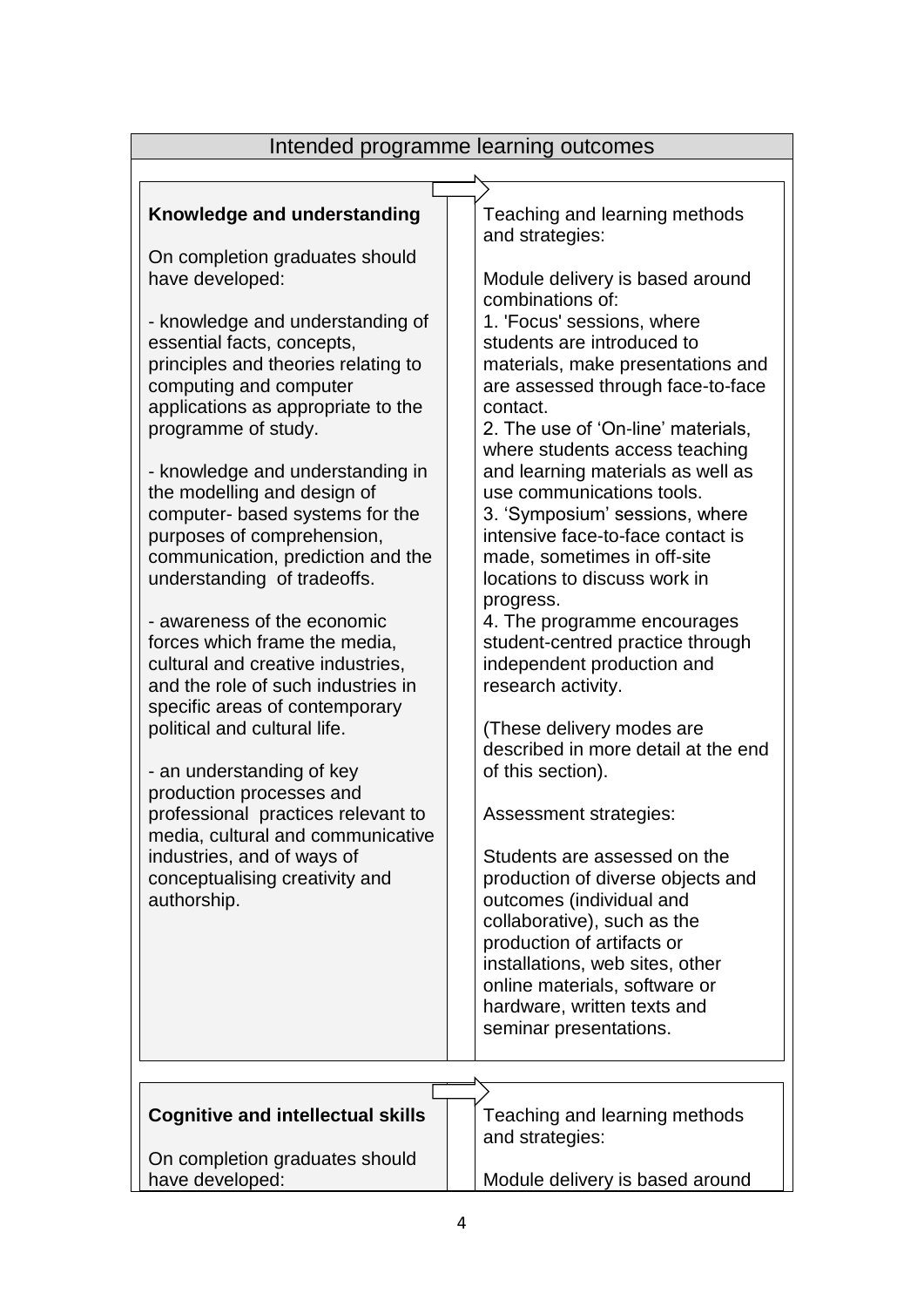- ability to evaluate and analyse the extent to which a computerbased system meets the criteria defined for its current use and future development. -ability to deploy appropriate theory, practices and tools for the specification, design, implementation and evaluation of computer-based systems. - ability to engage critically with major thinkers, debates and intellectual paradigms within the field and put them to productive use. - ability to evaluate systems in terms of general quality attributes and possible trade-offs presented within the given problem. The **MRes** route includes the following outcome: - ability to engage with the conception, production and consumption of digital art and technology positioned within a 'research' context. combinations of: 1. 'Focus' sessions, where students are introduced to materials, make presentations and are assessed through face-to-face contact. 2. The use of 'On-line' materials, where students access teaching and learning materials as well as use communications tools. 3. 'Symposium' sessions, where intensive face-to-face contact is made, sometimes in off-site locations to discuss work in progress. 4. The programme encourages student-centred practice through independent production and research activity. (These delivery modes are described in more detail at the end of this section). Assessment strategies: Students are assessed on the production of diverse objects and outcomes (individual and collaborative), such as the production of artifacts or installations, web sites, other online materials, software or hardware, written texts and seminar presentations.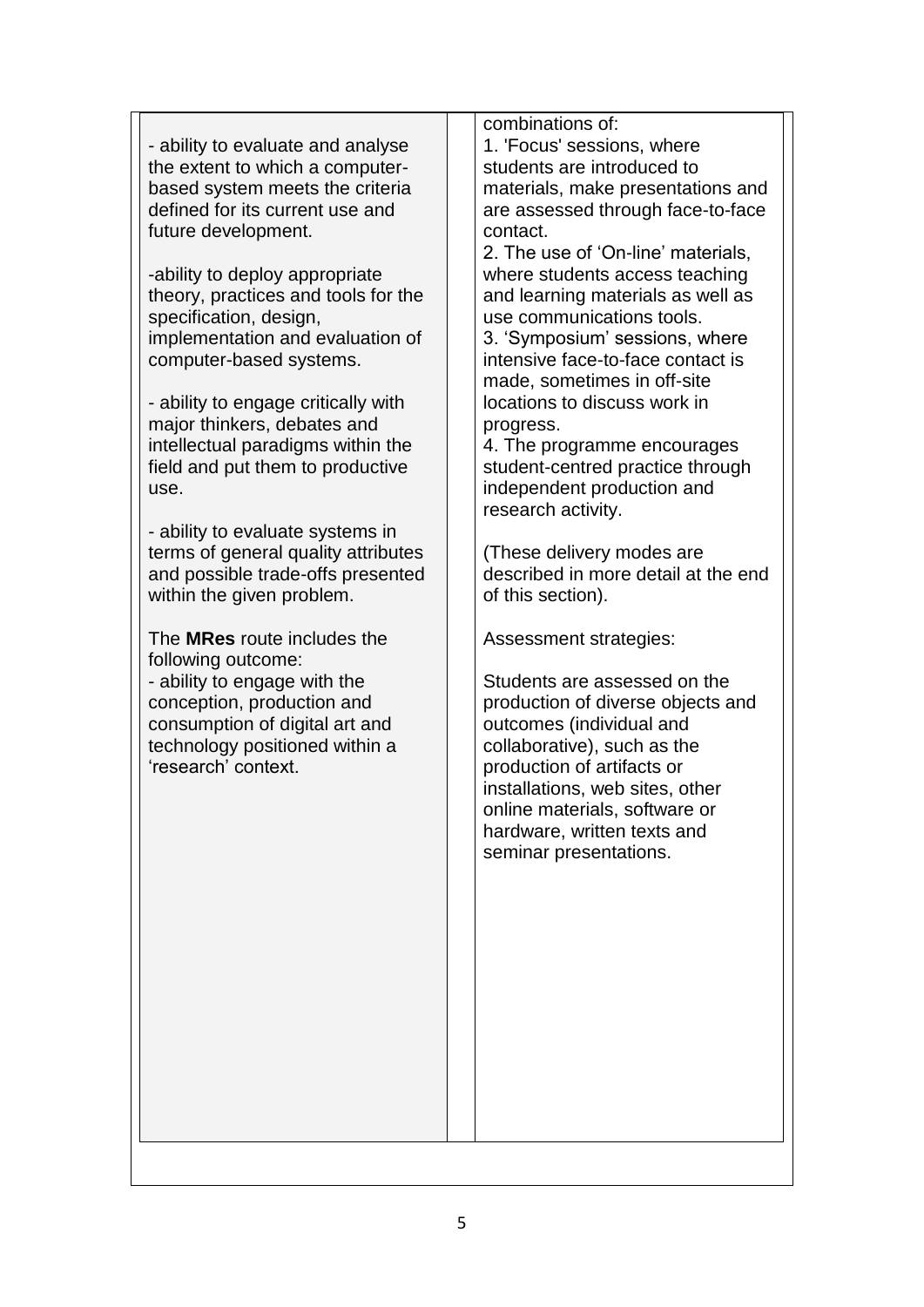$\overline{1}$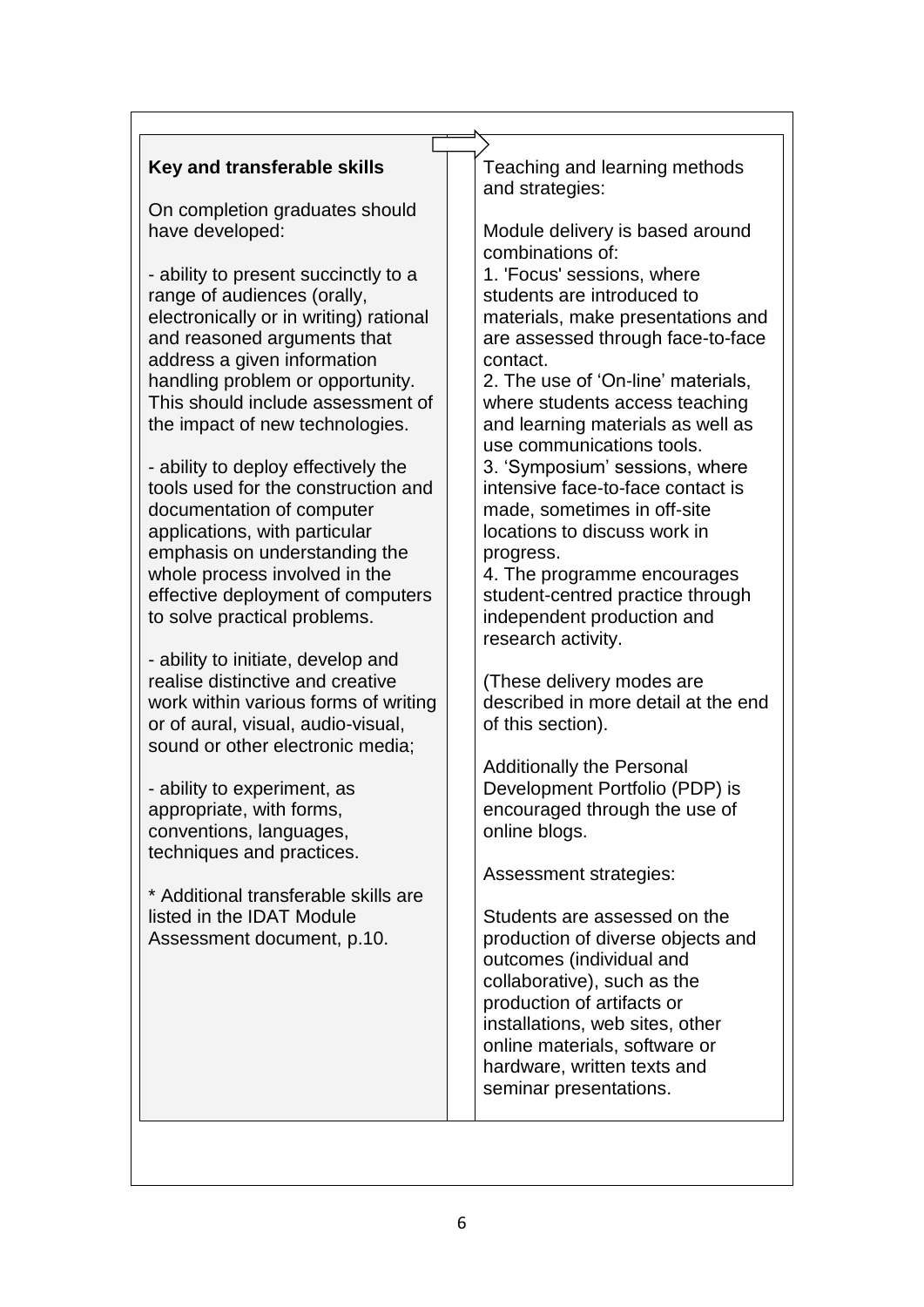| <b>Employment related skills</b><br>On completion graduates should<br>have developed:<br>- recognition of the professional,<br>moral and ethical issues involved<br>in the exploitation of computer<br>technology and be guided by the<br>adoption of appropriate<br>professional, ethical and legal<br>practices.<br>- ability to work as a member of a<br>development team, recognising the<br>different roles within a team and<br>different ways of organising teams. | Teaching and learning methods<br>and strategies:<br>The 'Symposium' sessions, where<br>intensive face-to-face contact is<br>made, sometimes in off-site<br>locations to discuss work in<br>progress are also points where<br>contacts are made with (creative)<br>industry partners.<br>Assessment strategies:<br>Students are assessed on the<br>production of diverse objects and<br>outcomes (individual and<br>collaborative), such as the<br>production of artifacts or<br>installations, web sites, other<br>online materials, software or<br>hardware, written texts and<br>seminar presentations. |
|---------------------------------------------------------------------------------------------------------------------------------------------------------------------------------------------------------------------------------------------------------------------------------------------------------------------------------------------------------------------------------------------------------------------------------------------------------------------------|-----------------------------------------------------------------------------------------------------------------------------------------------------------------------------------------------------------------------------------------------------------------------------------------------------------------------------------------------------------------------------------------------------------------------------------------------------------------------------------------------------------------------------------------------------------------------------------------------------------|
|                                                                                                                                                                                                                                                                                                                                                                                                                                                                           |                                                                                                                                                                                                                                                                                                                                                                                                                                                                                                                                                                                                           |
|                                                                                                                                                                                                                                                                                                                                                                                                                                                                           |                                                                                                                                                                                                                                                                                                                                                                                                                                                                                                                                                                                                           |
|                                                                                                                                                                                                                                                                                                                                                                                                                                                                           |                                                                                                                                                                                                                                                                                                                                                                                                                                                                                                                                                                                                           |
| <b>Practical skills</b><br>On completion graduates should                                                                                                                                                                                                                                                                                                                                                                                                                 | Teaching and learning methods<br>and strategies:                                                                                                                                                                                                                                                                                                                                                                                                                                                                                                                                                          |
| have developed:                                                                                                                                                                                                                                                                                                                                                                                                                                                           | Module delivery is based around<br>combinations of:                                                                                                                                                                                                                                                                                                                                                                                                                                                                                                                                                       |
| - ability to recognise practical                                                                                                                                                                                                                                                                                                                                                                                                                                          | 1. 'Focus' sessions, where                                                                                                                                                                                                                                                                                                                                                                                                                                                                                                                                                                                |
| constraints and computer-based                                                                                                                                                                                                                                                                                                                                                                                                                                            | students are introduced to                                                                                                                                                                                                                                                                                                                                                                                                                                                                                                                                                                                |
| systems (and this includes                                                                                                                                                                                                                                                                                                                                                                                                                                                | materials, make presentations and                                                                                                                                                                                                                                                                                                                                                                                                                                                                                                                                                                         |
| computer systems, information                                                                                                                                                                                                                                                                                                                                                                                                                                             | are assessed through face-to-face                                                                                                                                                                                                                                                                                                                                                                                                                                                                                                                                                                         |
| systems, embedded systems and                                                                                                                                                                                                                                                                                                                                                                                                                                             | contact.                                                                                                                                                                                                                                                                                                                                                                                                                                                                                                                                                                                                  |
| distributed systems) in their                                                                                                                                                                                                                                                                                                                                                                                                                                             | 2. The use of 'On-line' materials,                                                                                                                                                                                                                                                                                                                                                                                                                                                                                                                                                                        |
| context: recognise and analyse<br>criteria and specifications                                                                                                                                                                                                                                                                                                                                                                                                             | where students access teaching<br>and learning materials as well as                                                                                                                                                                                                                                                                                                                                                                                                                                                                                                                                       |
| appropriate to specific problems,                                                                                                                                                                                                                                                                                                                                                                                                                                         | use communications tools.                                                                                                                                                                                                                                                                                                                                                                                                                                                                                                                                                                                 |
| and plan strategies for their                                                                                                                                                                                                                                                                                                                                                                                                                                             | 3. 'Symposium' sessions, where                                                                                                                                                                                                                                                                                                                                                                                                                                                                                                                                                                            |
| solution.                                                                                                                                                                                                                                                                                                                                                                                                                                                                 | intensive face-to-face contact is                                                                                                                                                                                                                                                                                                                                                                                                                                                                                                                                                                         |
|                                                                                                                                                                                                                                                                                                                                                                                                                                                                           | made, sometimes in off-site                                                                                                                                                                                                                                                                                                                                                                                                                                                                                                                                                                               |
| - ability to recognise any risks or                                                                                                                                                                                                                                                                                                                                                                                                                                       | locations to discuss work in                                                                                                                                                                                                                                                                                                                                                                                                                                                                                                                                                                              |
| safety aspects that may be                                                                                                                                                                                                                                                                                                                                                                                                                                                | progress.                                                                                                                                                                                                                                                                                                                                                                                                                                                                                                                                                                                                 |
| involved in the operation of                                                                                                                                                                                                                                                                                                                                                                                                                                              | 4. The programme encourages                                                                                                                                                                                                                                                                                                                                                                                                                                                                                                                                                                               |
| computing equipment within a                                                                                                                                                                                                                                                                                                                                                                                                                                              | student-centred practice through                                                                                                                                                                                                                                                                                                                                                                                                                                                                                                                                                                          |
|                                                                                                                                                                                                                                                                                                                                                                                                                                                                           |                                                                                                                                                                                                                                                                                                                                                                                                                                                                                                                                                                                                           |
| given context.                                                                                                                                                                                                                                                                                                                                                                                                                                                            | independent production and<br>research activity.                                                                                                                                                                                                                                                                                                                                                                                                                                                                                                                                                          |

 $\mathbf{r}$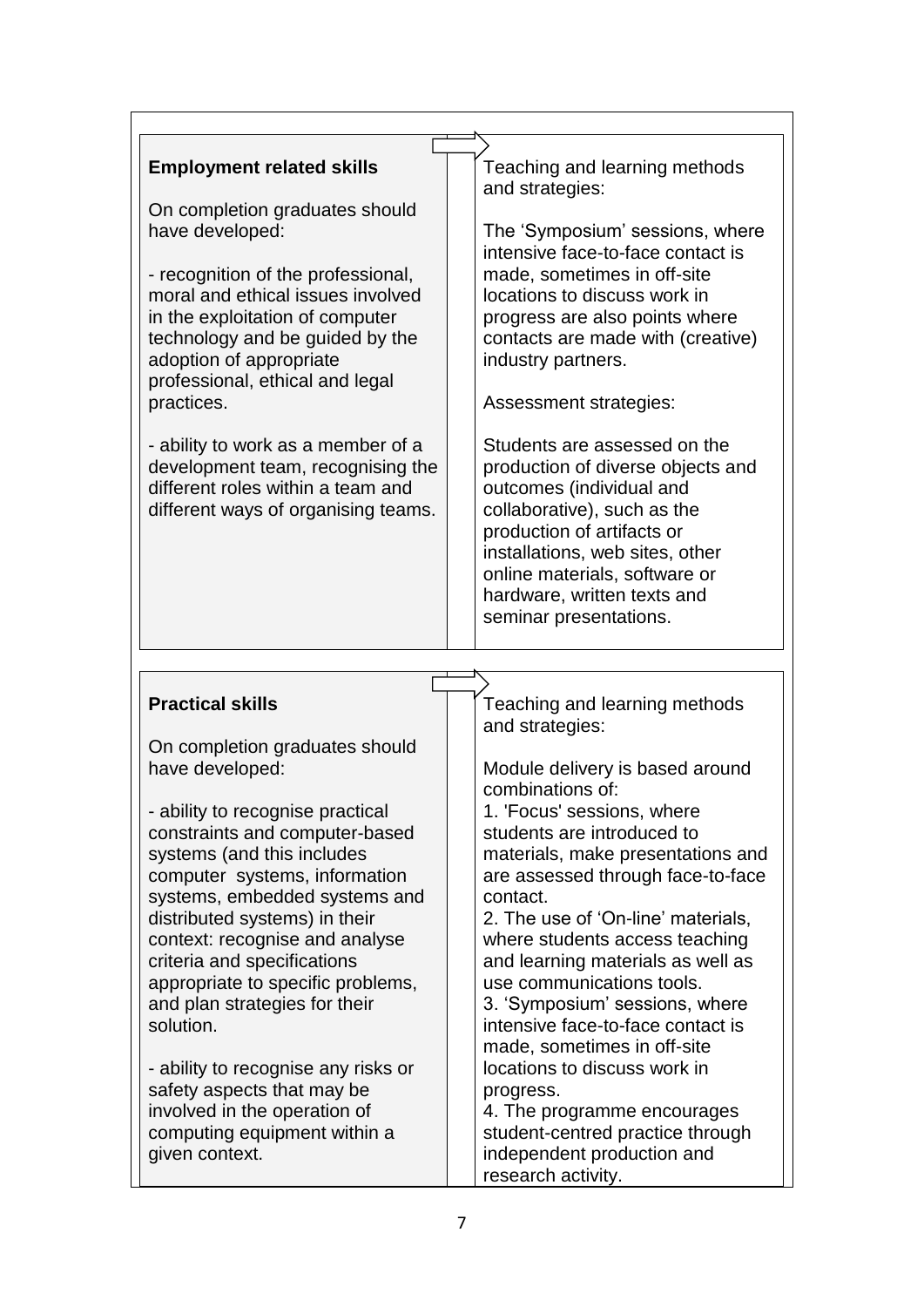| - ability to operate computing<br>equipment effectively, taking into<br>account its logical and physical<br>properties.                                           | (These delivery modes are<br>described in more detail at the end<br>of this section).                                                                                                                                                                                                                             |  |
|-------------------------------------------------------------------------------------------------------------------------------------------------------------------|-------------------------------------------------------------------------------------------------------------------------------------------------------------------------------------------------------------------------------------------------------------------------------------------------------------------|--|
| - ability to produce work showing<br>competence in operational aspects<br>of media production technologies,<br>systems, techniques and<br>professional practices. | Assessment strategies:<br>Students are assessed on the<br>production of diverse objects and<br>outcomes (individual and<br>collaborative), such as the<br>production of artifacts or<br>installations, web sites, other<br>online materials, software or<br>hardware, written texts and<br>seminar presentations. |  |

The above statements are adapted from the QAA benchmark statements for Computing, and in addition Communication, Media, Film and Cultural Studies, and Art and Design. Please also refer to the 'IDAT module assessment tool' for further details on assessment and subject benchmark issues, pp. 8-11.

More detail on teaching and learning methods and strategies used on the programme:

1. 'Focus' sessions, consist of intensive residential period at the University, where most of the formal lecture and face-to-face contact takes place. Focus sessions normally take place when modules are introduced or assessed. The flexible nature of this system will allow the programme to respond to outside demands for a non-standard delivery when and if appropriate.

2. 'On-line' materials, are used so that students can access teaching and learning materials; multi-user community; production facilities; tutorial support. 3. 'Symposium' sessions, are where students and staff meet on site or at remote locations for tutorial support and case studies, etc. These will normally take place on several occasions throughout the year.

4. Alongside the above, student-centred practice is where the student is involved in specific activities associated with the module, such as practical production and background practical and critical/theoretical research.

Teaching, learning and assessment strategies adhere to the QAA guidelines for e-learning (http://www.qaa.ac.uk/public/COP/cprovis/contents.htm#elearn). Although it is recognised that the online component is quite different from the offline mode in terms of practical and technical aspects, the delivery, support and assessment follows the general precepts of DAT programmes in taking context (online or offline) as part of the educational experience. The web site resources are supplemented at all times by communication using other means such as telephone contact and email, but most crucially by the regularity of the face-to-face meetings.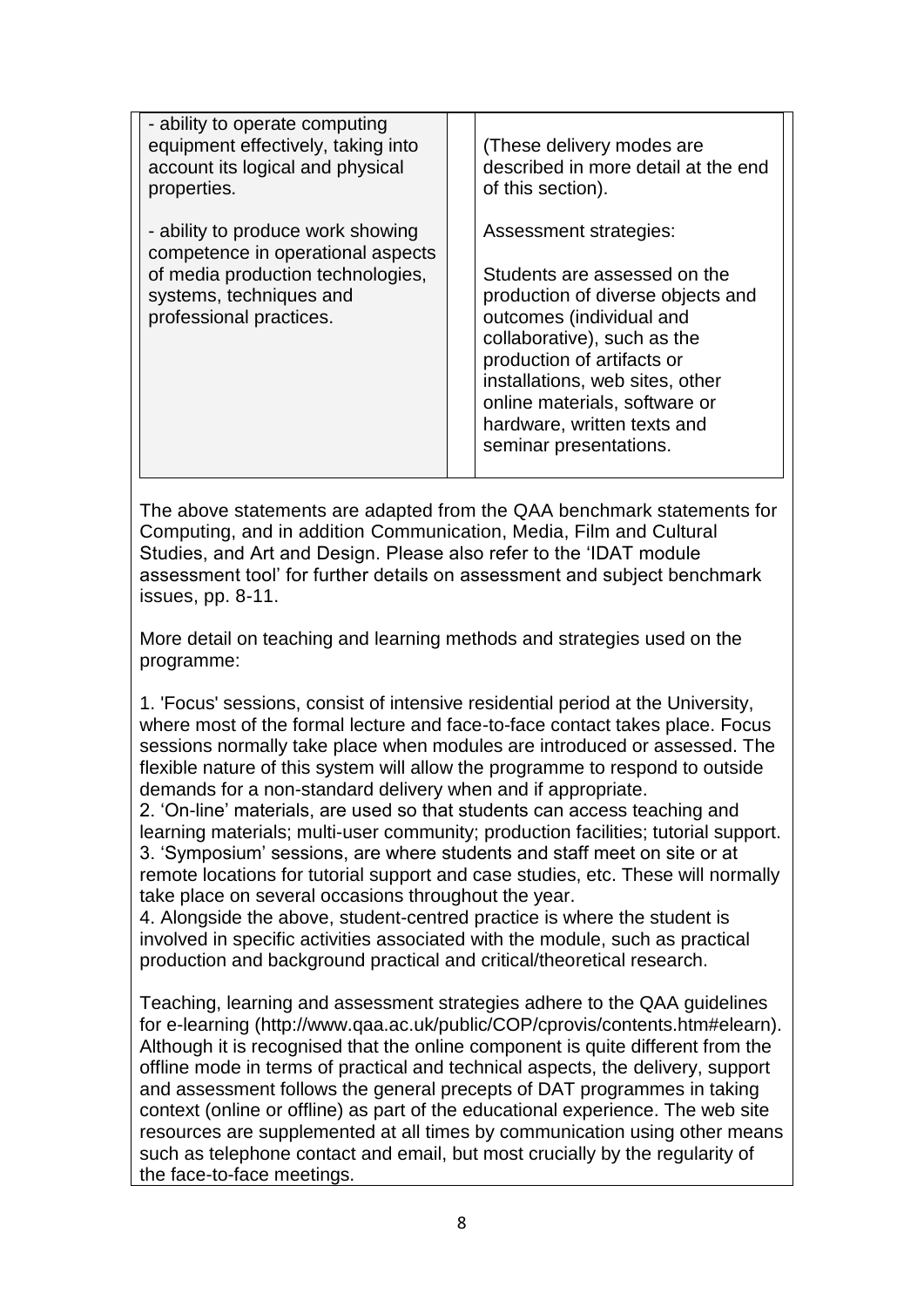As far as possible, the needs of students with disabilities will be accommodated in terms of assessment in line with University procedures, guidelines and equal opportunities practices. It is not predicted that teaching assessment methods employed would exclude a student with a disability

| Programme structure and pathways                                                                                                                        |                                                                         |  |  |
|---------------------------------------------------------------------------------------------------------------------------------------------------------|-------------------------------------------------------------------------|--|--|
| Postgraduate Certificate in Digital Art & Technology<br>Postgraduate Diploma in Digital Art & Technology<br><b>MRes in Digital Art &amp; Technology</b> |                                                                         |  |  |
| <b>Part-time Mode</b>                                                                                                                                   |                                                                         |  |  |
| <b>First Year</b>                                                                                                                                       | <b>Second Year</b>                                                      |  |  |
| <b>Phase 1: Postgraduate</b><br><b>Certificate in Digital Art &amp;</b><br><b>Technology</b>                                                            | Phase 2: Postgraduate Diploma in<br><b>Digital Art &amp; Technology</b> |  |  |
| DAT701 Invisible Architecture;<br>Credits 30; C/W 100%<br>DAT702 Synthesis; Credits 30;<br>C/W 100%                                                     | DAT703 Project/Dissertation; Credits<br>120; C/W 100%                   |  |  |
| <b>Full-time Mode</b>                                                                                                                                   |                                                                         |  |  |
| <b>First Semester</b>                                                                                                                                   | <b>Second Semester</b>                                                  |  |  |
| <b>Phase 1: Postgraduate</b><br><b>Certificate in Digital Art &amp;</b><br><b>Technology</b>                                                            | Phase 2: Postgraduate Diploma in<br><b>Digital Art &amp; Technology</b> |  |  |
| DAT701 Invisible Architecture;<br>Credits 30; C/W 100%<br>DAT702 Synthesis; Credits 30;<br>C/W 100%                                                     | DAT703 Project/Dissertation; Credits<br>120; C/W 100%                   |  |  |
| Both phases 1 is taken during First Semester and Phase 2 is taken during<br>Second Semester extending over the summer.                                  |                                                                         |  |  |

**Phase 1** modules lay the foundations for the themes encountered in the programme as a whole and equip students with critical and practical skills and strategies for producing innovative work. Modules in **Phase 2** provide students with the opportunity to extend their knowledge, understanding and production skills in order that they may better explore the transformative nature of digital media.

For the MRes award, part-time students will take 60 credits in the first year and 120 in the second and over the summer periods. If a student is taking the full-time mode, phases 1 and Phase 2 run concurrently. All modules are 30 credits. The **MRes Project** is worth 120 credits.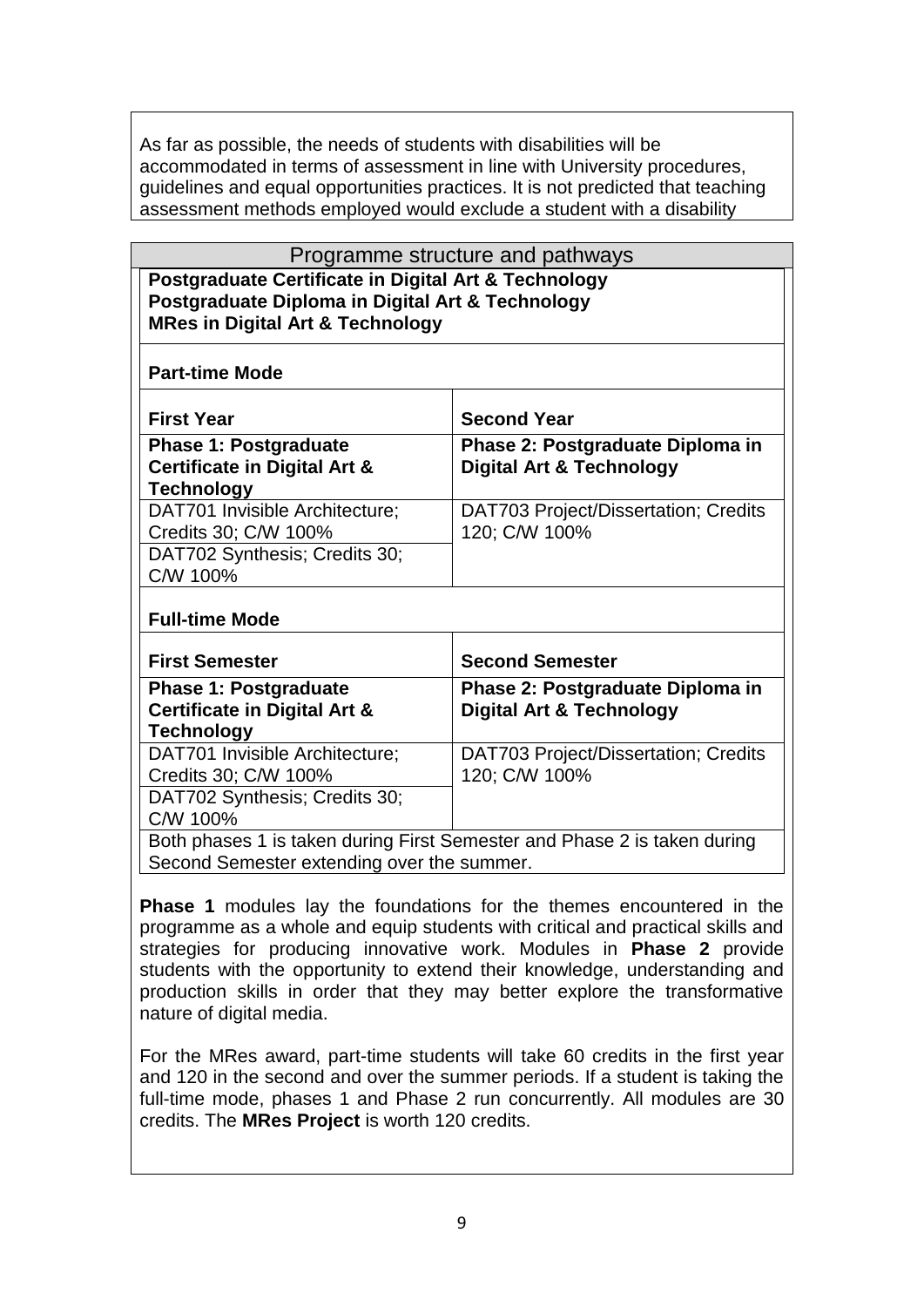This results in three options for the final award:

#### **MRes Digital Art & Technology**

DAT701 Invisible Architecture; Credits 30; C/W 100%

DAT702 Synthesis; Credits 30; C/W 100%

DAT703 Project/Dissertation; 120 Credits; C/W 100%

#### **Project/Dissertation:**

At the Project stage, students can choose different proportions of practical and written work making a total of 100%:

25% written report or dissertation with 75% production project 50% written report or dissertation with 50% production project 75% written report or dissertation with 25% production project

These proportions are offered in recognition that production work as well as written forms can constitute research activity. The MRes in particular recognises the likelihood of students wishing to engage in practice-based research at a higher level.

#### **Award Routes:**

Students apply to the programme with a **MRes** project in mind and are accepted on this basis.

See Project Module Descriptors for more detail on these award differentiations.

A student can be awarded a **PgCert** on the successful completion of 60 credits and a **PgDip** on the successful completion of 120 credits.

## **Mandatory modules:**

On all award modes – MRes – DAT701 Invisible Architecture and DAT702 Synthesis are mandatory co-requisite modules.

## **Industrial Placement:**

It is possible to undertake a 2-year full-time masters award with placement. The award with placement requires 180 credits as follows: **Year 1:** full time masters programme as above (180 credits) **Year 2:** BPIE328 Industrial Placement (min. 48 weeks)

## Exceptions/ special academic regulations

In exceptional circumstances, up to 30 taught credits can be substituted by any other relevant existing M level modules, with agreement of the Programme Manager, provided the learning objectives of the programme are met. Any such changes must be reported to the Faculty Learning & Teaching Committee (recently approved at Faculty Board and Programme Summary Change meeting).